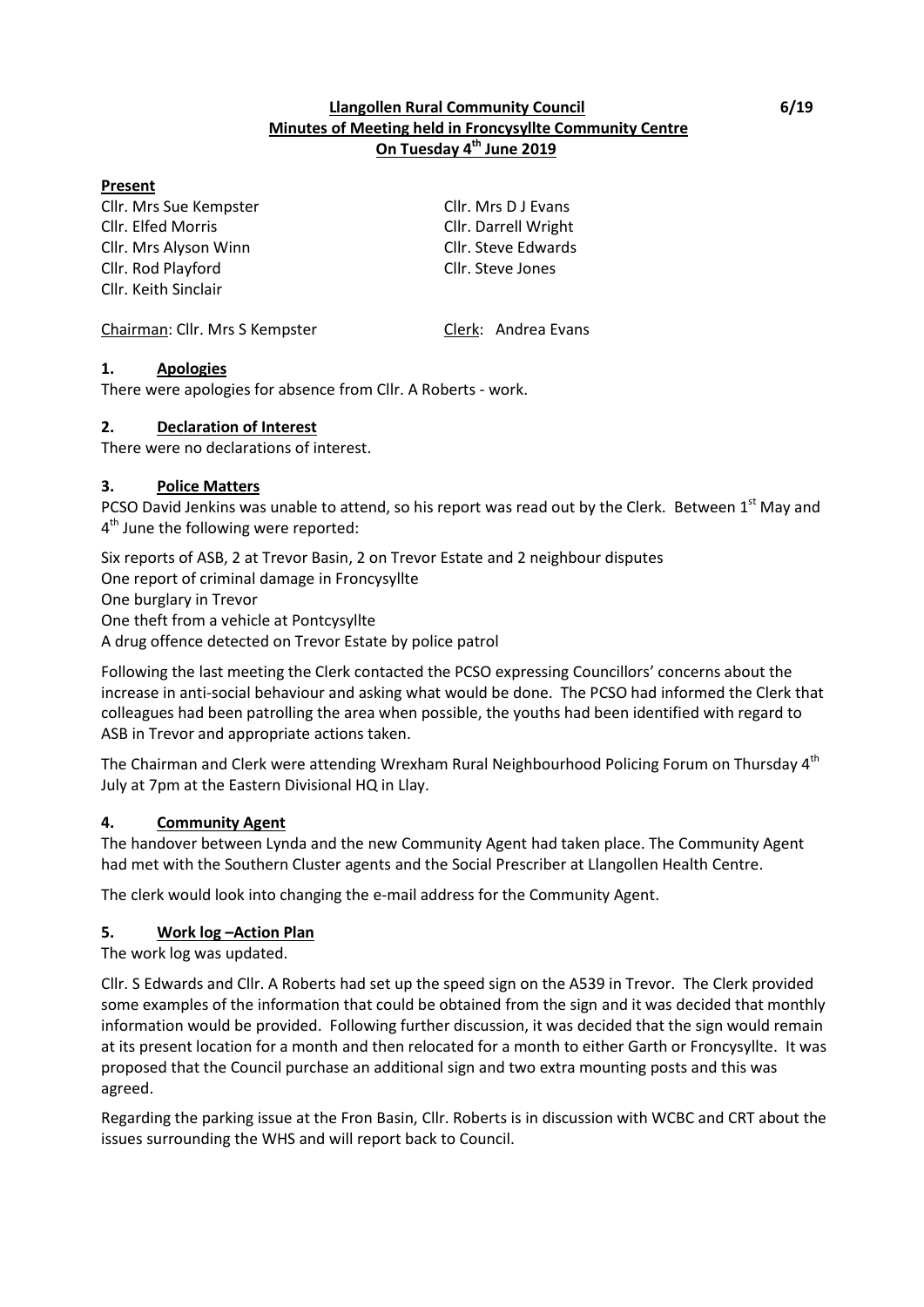# **6. Members' Urgent Reports 7/19**

A letter of complaint had been received from a resident of Garth following the burning of rubbish at Trevor Hall Farm on 3<sup>rd</sup> June, when rubber tyres caught fire and the Fire Service attended. The letter expressed concerns about the regular fires in Garth and the resulting smoke pollution. It was decided that the Clerk would contact Environmental Health at WCBC to establish the legality of the regular burning of rubbish.

Cllr. Morris expressed concern about road safety due to cars parked on the A539 in Trevor near to the old post office. It was decided that the Clerk would arrange a site visit with WCBC to discuss the issue and a letter would be sent to the residents of the area asking if they would consider parking on their own property.

Cllr. Sinclair reported that he had been asked to join the Governors of the Dee Valley Federation of Schools and he would clarify with them if this was as a representative of the Community Council.

The flower beds at the top of Station Road needed to be tidied and the Clerk would organise this.

# **7. Minutes of the Previous Meeting**

The minutes of the previous meeting had been distributed and were accepted as a true record. The minutes were signed accordingly by the Chairman.

# **8. Matters Arising from the Minutes**

Councillors discussed the purchase of litter picking equipment and decided to purchase 6 pickers, 6 hoops and 6 high-visibility vests for each village together with a box of litter bags.

# **9. Planning**

# Single-storey rear kitchen extension **Trevor Cottage, Llangollen Road, Trevor, Wrexham P/2019/0309 GRANTED**

Development of Outdoor Educational Facility to include:-

- Canopy/wooden structure
- Wooden shed for resources/planting
- Outdoor classroom/teaching area
- Play area apparatus for physical play including climbing frame
- Trim trail low level wooden rope structure

# **Garth CP School, Garth Road, Trevor, Wrexham P/2019/0357 PENDING**

## **10. Correspondence**

# **One Voice Wales**

Joint OVW and Planning Aid Wales Network Event / Conference - 11<sup>th</sup> June 2019 - Llanrwst Model Informal Resolution Protocol Training in Llangefni – Making Effective Grant Applications

June Training Dates

OVW Wrexham/Flint Area Committee Meeting 11<sup>th</sup> June 2019- Gwersyllt Innovative Practice Conference  $-10^{th}$  July 2019 – Royal Welsh Showground

# **North Wales Community Health Council**

Lessons Learnt Review Betsi Cadwaladr Health Board

## **County Cllr A Roberts**

Safe Places Training Cefn Mawr -13<sup>th</sup> June 2019 Aldi Roadworks A539 Ruabon

**Ken Skates**

E-newsletter 31/05/19

**Planning Aid Wales** Planning Training - 22<sup>nd</sup> May 2019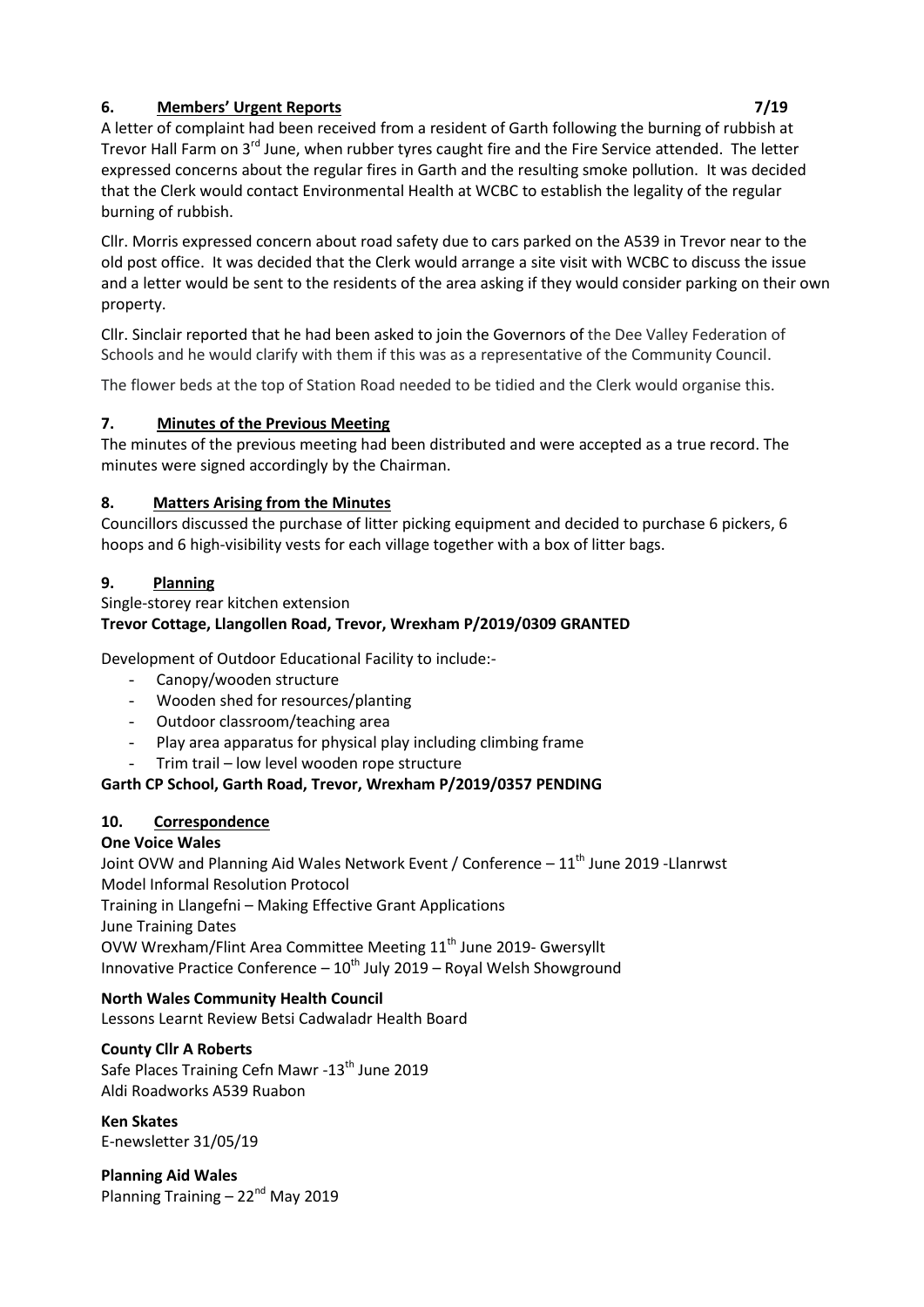Planning Training – 23rd May 2019 **8/19** Planning Training  $-11^{th}$  June 2019 Planning Training – 26<sup>th</sup> June 2019

## **Play Wales**

Playday  $2019 - 7$ <sup>th</sup> August 2019 Publications

The correspondence was made available for perusal by Councillors, and copies had been e-mailed.

#### **11. Footpaths & Roadways**

The Clerk had e-mailed WCBC to complain about the surface of Garth Road from the crossroads to the playground and to ask if any action could be taken. She was awaiting a reply.

Regarding the canal end of the Clinker Path and whether there should be a barrier e.g. a kissing gate at the end of the path, Kate Thompson of Our Picturesque Landscape was taking advice on the issue and would inform the Council when a decision was made.

On Station Road in Trevor, half way down after the flats near the steps into the estate, blocked drains had been reported on both sides of the road. Also the drain at the bottom of the road opposite the Chapel tearooms was blocked. The Clerk would report this to WCBC.

#### **12. Projects 2019/2020**

Councillors discussed whether to fund Christmas lights in the community. Permission would be needed from WCBC before any lights could be fixed on WCBC columns, and before this was given certain specifications had to be completed. Given the current economic climate, concern was expressed with regard to the cost and the work involved in providing lights for three villages. Following discussion it was decided that the Community Council would not provide Christmas lights in the area.

#### **13. Meetings / Training**

Councillors were informed that Cllr Playford was attending the One Voice Wales and Planning Aid Joint Event, The Role of Community Place Plans and Place Plans, on 11<sup>th</sup> June at Llanrwst. Also Safe Places training was taking place at George Edwards Hall in Cefn Mawr on Thursday 13<sup>th</sup> June at 11am.

#### **14. Playground**

The Clerk reported that a quote had been received from HAGS for £412.50 (ex VAT) for work on the zipwire and £82.50 (ex VAT) to repair the wet-pour under the slide. The Clerk informed HAGS that the issue with the zip-wire was first brought to their attention in November 2017 (within the warranty period), and was not dealt with by them at the time, or when it was subsequently raised with them. Further discussion was taking place between the Clerk and HAGS. It was decided to pay for the wet-pour under the slide to be repaired.

Regarding the replacement goal post at Fron playground, the Clerk was obtaining quotes.

A complaint had been received from a resident of Garth about the gate at the playground. WCBC had inspected the gates and they were found to be working correctly. The complainant had then asked if a heavier gate could be installed. This was discussed and Councillors decided, taking into account the Health and Safety advice from WCBC, that there was nothing the Council could do at the present time. The situation would be reviewed once the annual inspection report was received.

A number of complaints had been received about littering at the George Ave playground in Trevor. Youths were congregating at the playground in the evening and leaving lots of litter behind. It was decided to speak to the police and ask for patrols by the PCSO.

## **15. Best Garden Competition and Community Planters**

The Clerk reported that the Garden Competition judging would take place on Thursday  $11<sup>th</sup>$  July and the community planters would be filled during the week beginning 10<sup>th</sup> June. Also the planting circles at the Trevor shop and the planters on Trevor Green had been tidied.